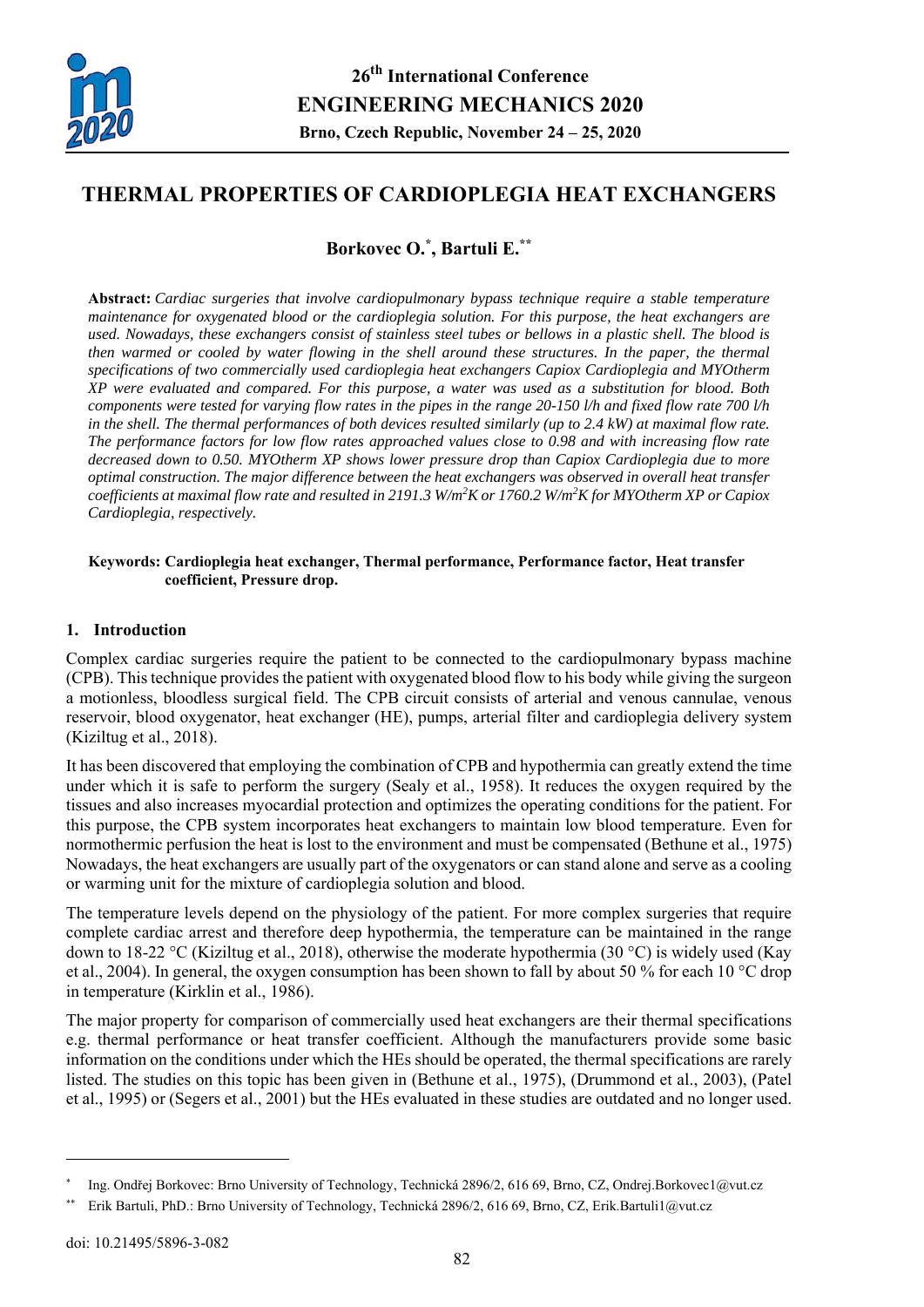In this paper two currently commercially used cardioplegia heat exchangers are evaluated in laboratory. The aim of this work is to evaluate the heat exchangers from the viewpoint of thermal performance, performance factor, pressure drop and overall heat transfer coefficient (HTC).

# **2. Materials and Methods**

Two commercially used blood heat exchangers (Fig. 1): Capiox Cardioplegia and MYOtherm XP were tested.



*Fig. 1: Capiox Cardioplegia (left) and MYOtherm XP (right).* 

Capiox Cardioplegia is a shell-and-tube type of HE. Inside the polycarbonate shell there is a bundle of straight tubes made of stainless steel. The water of desired temperature flows through the shell around the tubes and warms up or cools down the blood flowing inside the tubes in the opposite direction. The length of the tube is 110 mm and the inner diameter is 0.9 mm. The tubes are potted together forming a core of the HE. The diameter of the core is 55 mm. The effective surface area of HE stated by the manufacturer is  $640·10<sup>-4</sup>$  m<sup>2</sup>. The total volume of the device measured in laboratory is 261.3⋅10<sup>-6</sup> m<sup>3</sup>. The maximum blood flow rate for clinical use suggested by the manufacturer is 30 l/h.

MYOtherm XP has its shell made of polycarbonate. The HE differs by its arrangement. Unlike from the previous HE, the heat exchange between the water and blood is carried out through a ring-shaped bellows made of stainless steel. The cooling water flows on the inner side and the blood cross-flows on the outer side of the heat exchanger. The outer diameter of the bellows is 75 mm, the inner diameter is 64 mm and the height is 50 mm. The effective surface area of HE stated by manufacturer is 600⋅10<sup>-4</sup> m<sup>2</sup>. The total volume of the HE measured in laboratory is 220.9⋅10<sup>-6</sup> m<sup>3</sup>. The maximum blood flow rate for clinical use given by the manufacturer is 30 l/h.

All experiments were performed using water as a substitution for blood. The scheme of the testing device is in Fig. 2. The red line represents the circuit with warm water flowing through the heat exchanger. The water was heated to 35 °C and pumped through the HE. The temperature was measured at the inlet and the outlet at several of flow rates in range 20-150 l/h. The pressure drop in the HE was measured by differential pressure transducer. The blue line represents the cooling water flowing through the shell. It was taken from the water system and had a temperature around 13 °C. The actual temperature was measured at the inlet and the outlet of the shell at fixed flow rate 700 l/h.



*Fig. 2: Scheme of the testing device (red represents water in the tubes and blue represents cooling water in the shell, T is for temperature probe, DPT is for differential pressure transducer).*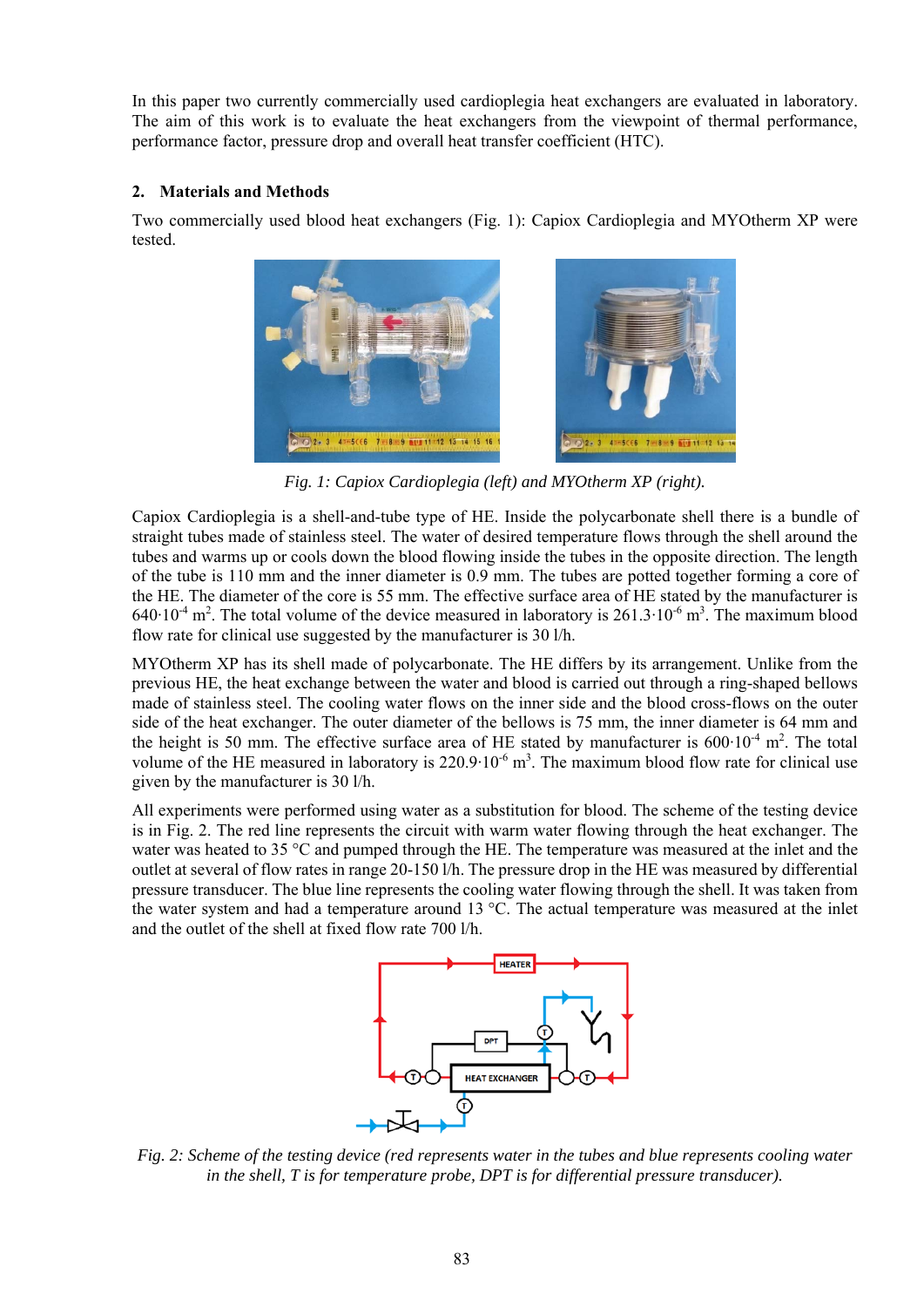The temperature probe used was RTD of class  $1/3$  DIN. The accuracy of di $\Box$ erential pressure transducer was  $\pm 0.1$  % and the accuracy of flow meter was  $\pm 0.25$  % of measured value.

## **3. Results and Discussion**

More significant difference between heat exchangers occurred in pressure drop (Fig. 3). MYOtherm XP achieved better results due to its different construction from Capiox Cardioplegia. In comparison to tubes, the core formed by bellows shows lower resistance to the water flowing through the core of the heat exchanger. The maximum pressure drop of MYOtherm XP and Capiox Cardioplegia was 35.1 kPa and 54.3 kPa, respectively. However, in clinical conditions, where the flow rate does not exceed 30 l/h, the difference was insignificant.



*Fig. 3: Dependence of the pressure drop on the flow rate.* 

In Fig. 4 there is a comparison of overall HTC. Depending on the flow rate, the overall HTC for Capiox Cardioplegia was about 10-19 % smaller than for MYOtherm XP, e.g. for the flow rate 20 l/h the achieved values were 671.2 W/m<sup>2</sup>K and 755.7 W/m<sup>2</sup>K, respectively. The difference became more significant for higher flow rates. For the flow rates exceeding 150 l/h the values of HTC settled down to 1760.2 W/m<sup>2</sup>K for Capiox Cardioplegia and 2191.3 W/m<sup>2</sup>K for MYOtherm XP.



*Fig. 4: Dependence of the overall HTC on the flow rate.* 

## **4. Conclusions**

Two heat exchangers commercially used for cardiac surgeries were tested and compared. The heat exchangers differed in the inner structure. Capiox Cardioplegia has its core formed by tubes of diameter 0.9 mm. MYOtherm XP has its core formed by bellows. The water of temperature 35 °C has been used as a substitution for the blood in the heat exchanger. Each HE was evaluated for various flow rates in the tubes in a range 20-150 l/h. The water flow rate in the shell was fixed at a flow rate 700 l/h. The thermal